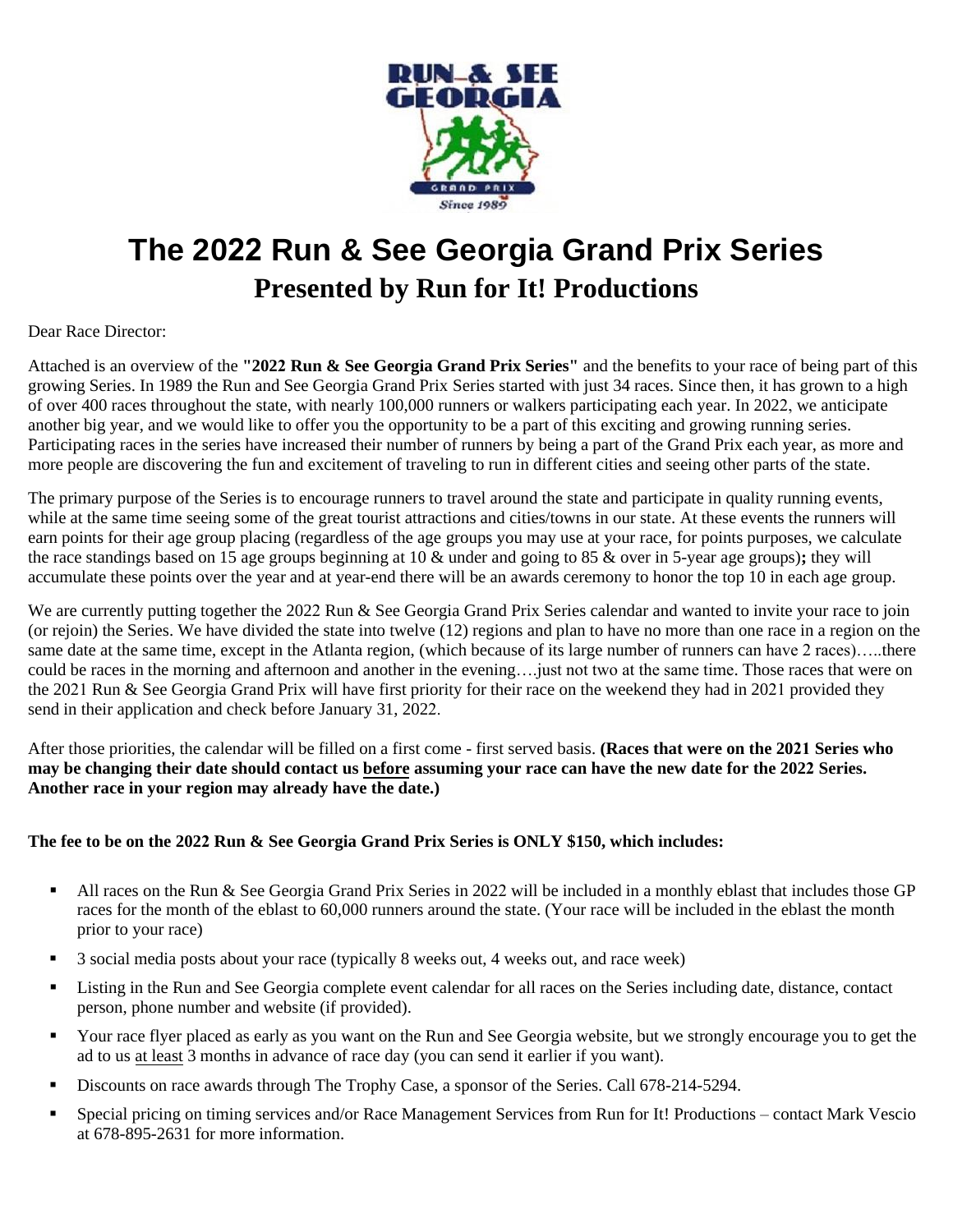- The option to have an additional, "exclusive" email blast to our database of 60,000 runners for an additional \$100. These go out on Thursdays and are first come, first served.
- FOR RACES IN METRO ATLANTA... you also have the option to get additional marketing through our partnership with Big Peach Running Company. In exchange for hosting an exclusive packet pickup at one of their locations, you would receive the following marketing benefits;
	- 1 Mention in the monthly Race Calendar email (130,000 people)
	- 2 Mentions in the month prior to the race in the weekly newsletter under "Race Partnerships" (130,000 people)
	- 2 Facebook posts promoting the race from the store page hosting PPU

Please note this is optional, and packet pickup must be confirmed at least 30 days prior to race day in order to receive this benefit. Big Peach Running Co. reserves the right to be the only early packet pickup option (other than race day pickup) for a race to receive marketing from them. Please contact Mark Vescio at 678-895-2631 if you have questions.

**Upon receipt of your application and membership fee, you will receive the NEW "2022 Run & See Georgia Grand Prix Series" logo to put on your race flyer**. **\*\*PLEASE NOTE\*\*** Your benefits will not take effect until payment has been received.

 **\*\*\*** Immediately following your race, please send the **complete race results of all participants (preferably an Excel or .txt file) – to include place of finish, first name, last name, age, gender, and time – each in a separate column.** The easiest and fastest way would be to send them as an attachment, eithers as an Excel file or a txt file….for those of you using chip timing or other computerized results you can email us whatever the timing company gives you but it must be **COMPLETE** results, to include all participants! **Races not timing all finishers will not be allowed on the Grand Prix Series.** It is imperative to the Series that this is done on a timely basis - especially if you want the runners to continue coming to your race for those points! Participants get very upset if those results are not available shortly after the race so they can be published in the magazine*. If we do not receive your results your race will not be permitted to be a member of the Series next year!* 

We want to make this the biggest and best Series to date and therefore we want to help you increase the numbers at your race and the number of runners traveling across our state for all the races. I look forward to hearing from you as soon as possible.

**See you at the races!** 

**Mark Vescio and the Run for It! Productions team**

[www.runandseegeorgia.com](http://www.runandseegeorgia.com/) 

### **2022 Run & See Georgia Grand Prix Series Application**

To secure your membership in the 2022 Run & See Georgia Grand Prix Series just complete the attached Series application and forward it and your check for \$150 **made out** to Run for It! Productions. at the mailing address below: **(Check must be received prior to ad placement on the Run and See Georgia Website)** 

> **Mark Vescio 2531 Gresham Dr Orlando, FL 32807**